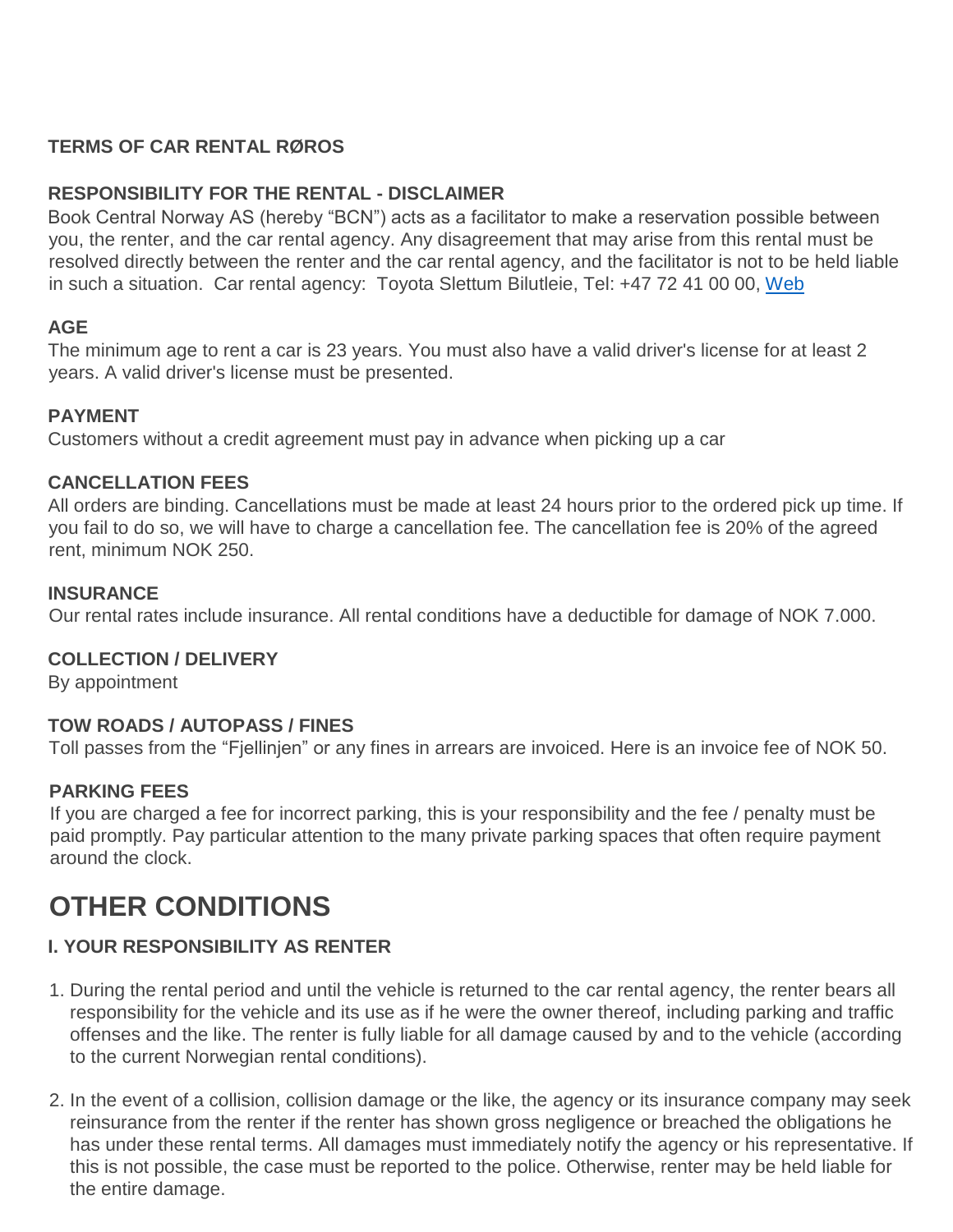- 3. Theft, fire, vandalism, personal injury and animal damage should always be reported to the police and agency.
- 4. Renter's deductible amount is immediately due for payment (according to Norwegian rental conditions)
- 5. The renter is charged a deductible per occurrence.

#### **II. Collision Damage Waiver (Selvrisikoforsikring)**

- 1. Renter's responsibility for deductibles and liability remuneration in accordance with the previous section 4.
- 2. The renter cannot claim such coverage if this is not done so on the lease.
- 3. Except for Collision Damage Waiver and renter's deductible, damage to the vehicle is caused by negligence, including the following:

#### **III. RENTERS 'DUTIES**

- 1. The renter is obliged to treat the vehicle properly and not:
	- A. Use the vehicle for exercise driving
	- B. Take the vehicle outside Norway and Sweden
	- C. Use the vehicle for illegal purposes.
	- D. Hand over the vehicle to others or let it be driven by someone other than the driver already accepted by the rental agency before the lease began.
	- E. Use the vehicle for car races, speed tests or competition.
	- F. Tow other vehicles.
	- G. Transport more people than the number for which it is registered.
	- H. Drive with rented vehicles in affected condition, be it alcohol, drugs, medication or other.
	- I. Leave the car unlocked.
	- J. Loading the car with more weight than the vehicle is registered for. If the renter violates any of these obligations, he is responsible for any financial consequences of damage, loss and additional costs incurred.

2. Occurs damage, damage on exit or the like. or in the event of a technical malfunction such that the renter cannot proceed with the vehicle, the renter is obliged to inform the landlord immediately of the incident.